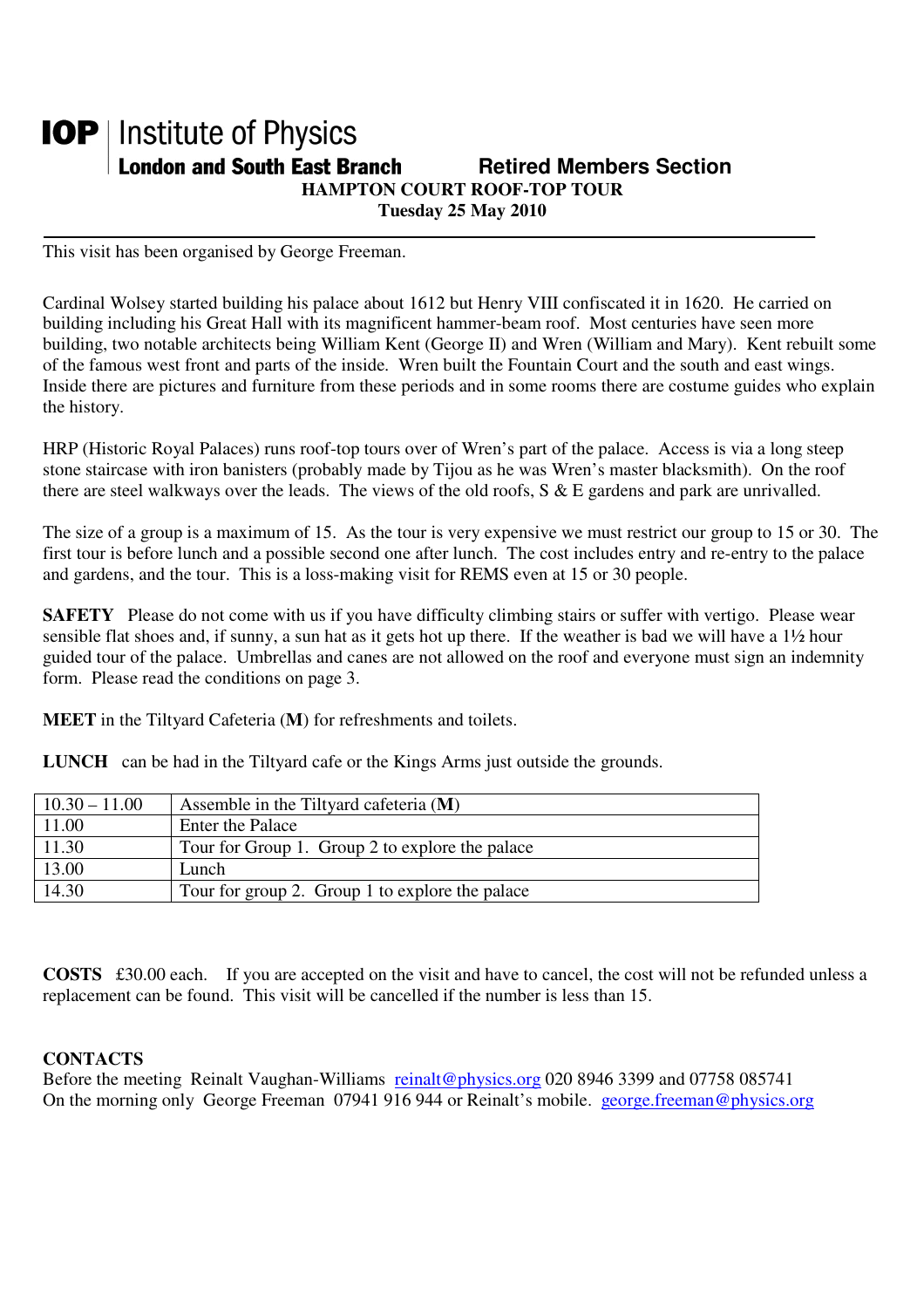

#### $A3$

#### **GETTING THERE.**

**Trains** - every half hour from Waterloo to Hampton Court Station, zone 6, at .26 and .56 each hour, taking 35 minutes.

Alternatively, there are 4 trains an hour from Waterloo via Clapham Junction and Wimbledon to Kingston. Near the station buses 411, 111 and 216 run frequently and pass the palace. Alight at "Palace Gardens" and walk past the maze to the cafe.

There are two trains an hour from Richmond station to Kingston. Alternatively, the bus R68 runs from Richmond Station to the Palace, every 15 minutes, taking 3/4 hour.

**Car** – **P1** is in the Palace grounds and is expensive. **P2** is on the A308 west of the Palace with charges. **P3** is in Bushy Park, is free and is about 400 yards from the Palace.